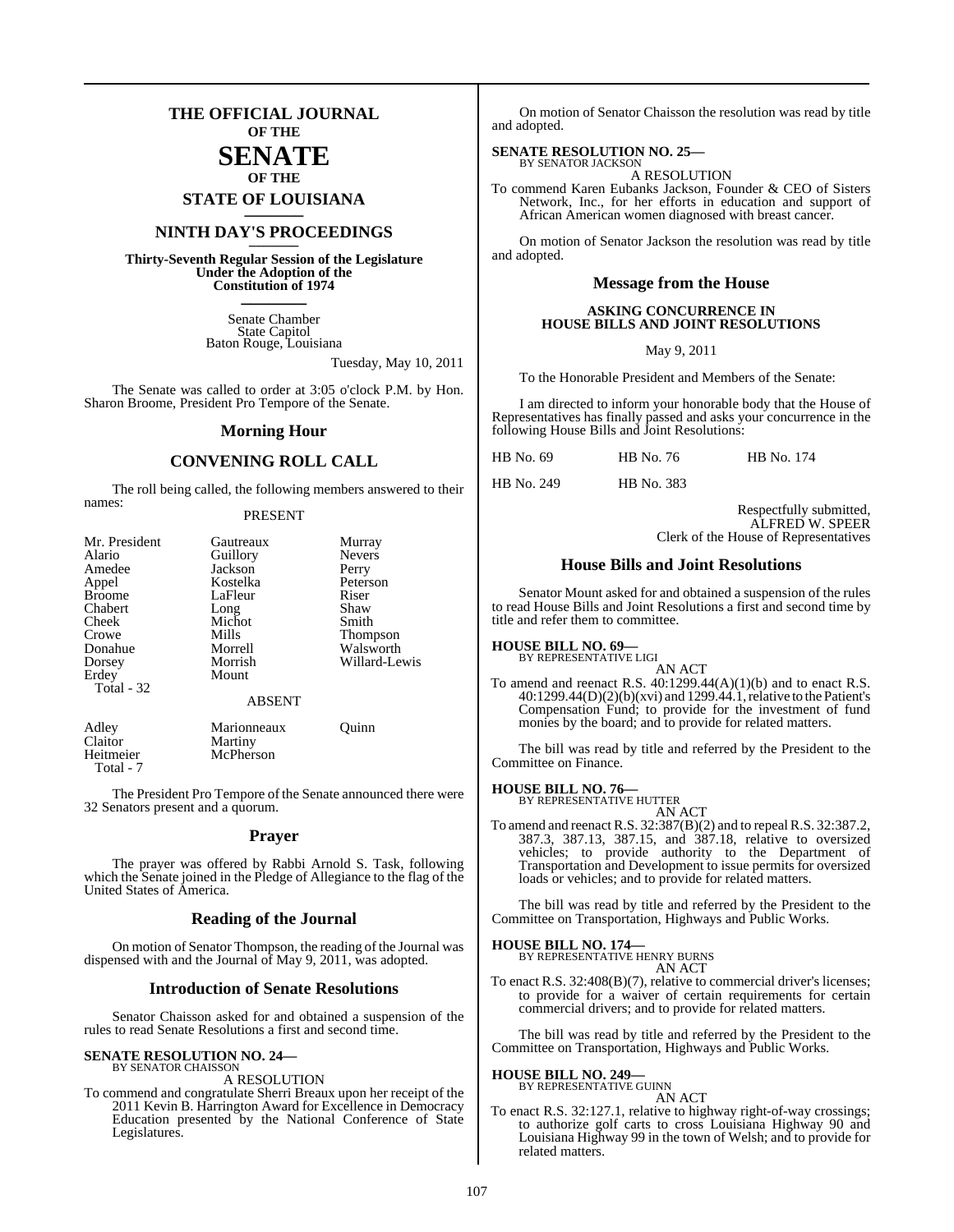## **Page 2 SENATE 9th DAY'S PROCEEDINGS**

The bill was read by title and referred by the President to the Committee on Transportation, Highways and Public Works.

## **HOUSE BILL NO. 383—** BY REPRESENTATIVE ARNOLD

AN ACT

To amend and reenact R.S. 40:1749.12(4), 1749.13(B)(2) and (5), 1749.14(B) and  $(C)(1)(b)(iii)$  and  $(v)$ , 1749.15, and 1749.20 $\overrightarrow{C}$ and to enact R.S. 40:1749.12(15) and 1749.20(D), relative to the Louisiana Underground Utilities and Facilities Damage Prevention Law; to define "emergency"; to define "agricultural excavator"; to provide for a delay period following notification before the commencement of any excavation or demolition activity; to specify who shall receive a notice of intent to excavate; to define the period of time that markings shall be deemed good; to require certification of immediate action in a notice of emergency excavation; to provide for violations; to provide for penalties; to provide for an effective date; and to provide for related matters.

The bill was read by title and referred by the President to the Committee on Commerce, Consumer Protection, and International **Affairs** 

#### **Message from the House**

#### **ASKING CONCURRENCE IN HOUSE CONCURRENT RESOLUTIONS**

May 10, 2011

To the Honorable President and Members of the Senate:

I am directed to inform your honorable body that the House of Representatives has finally passed and asks your concurrence in the following House Concurrent Resolutions:

HCR No. 79 HCR No. 80 HCR No. 81

HCR No. 82

Respectfully submitted, ALFRED W. SPEER Clerk of the House of Representatives

#### **House Concurrent Resolutions**

Senator Heitmeier asked for and obtained a suspension of the rules to read House Concurrent Resolutions a first and second time.

### **HOUSE CONCURRENT RESOLUTION NO. 79—**

BY REPRESENTATIVE HARRISON A CONCURRENT RESOLUTION

To urge and request the Louisiana Supreme Court to institute mandatory continuing legal education for judges on family law topics, including child custody and the child support guidelines.

The resolution was read by title and referred by the President to the Committee on Judiciary A.

# **HOUSE CONCURRENT RESOLUTION NO. 80—** BY REPRESENTATIVE ROSALIND JONES

A CONCURRENT RESOLUTION

To urge and request the Louisiana Association of Tax Administrators to conduct a survey of local governmental taxing authorities regarding the collection of sales and use tax on transactions occurring over the Internet.

The resolution was read by title and referred by the President to the Committee on Revenue and Fiscal Affairs.

## **HOUSE CONCURRENT RESOLUTION NO. 81—** BY REPRESENTATIVE MORRIS A CONCURRENT RESOLUTION

To memorialize the United States Congress to take such actions as are necessary to begin the process to designate Caddo Lake as a National Heritage Area.

The resolution was read by title and referred by the President to the Committee on Natural Resources.

## **HOUSE CONCURRENT RESOLUTION NO. 82—** BY REPRESENTATIVE TUCKER A CONCURRENT RESOLUTION

To commend Dr. David E. Crosby upon the celebration of his fifteenth anniversary as pastor of First Baptist Church of New Orleans.

The resolution was read by title. Senator Heitmeier moved to concur in the House Concurrent Resolution.

#### **ROLL CALL**

The roll was called with the following result:

Jackson<br>Kostelka

Martiny<br>Michot

Morrish

#### YEAS

| Mr. President     |  |
|-------------------|--|
| Alario            |  |
| Amedee            |  |
| Appel             |  |
| <b>Broome</b>     |  |
| Chabert           |  |
| Cheek             |  |
| Claitor           |  |
| Crowe             |  |
| Donahue           |  |
| Dorsey            |  |
| Erdey             |  |
| <b>Total - 35</b> |  |

Total - 0

Gautreaux Mount<br>
Guillory Murray Aussum Guillory<br>
Heitmeier Mevers Heitmeier Never<br>
Jackson Perry Peterson<br>Riser LaFleur Riser<br>Long Shaw Long<br>
Martiny Shaw<br>
Smith Michot Thompson<br>Mills Walsworth Mills Walsworth<br>
Morrell Willard-Lev Willard-Lewis

**NAYS** 

ABSENT

| Adley       | McPherson |
|-------------|-----------|
| Marionneaux | Ouinn     |
| Total - 4   |           |

The Chair declared the Senate concurred in the House Concurrent Resolution and ordered it returned to the House.

#### **Reports of Committees**

The following reports of committees were received and read:

#### **REPORT OF COMMITTEE ON**

#### **AGRICULTURE, FORESTRY, AQUACULTURE, AND RURAL DEVELOPMENT**

Senator Francis C. Thompson, Chairman on behalf of the Committee on Agriculture, Forestry, Aquaculture, and Rural Development, submitted the following report:

May 10, 2011

To the President and Members of the Senate:

I am directed by your Committee on Agriculture, Forestry, Aquaculture, and Rural Development to submit the following report: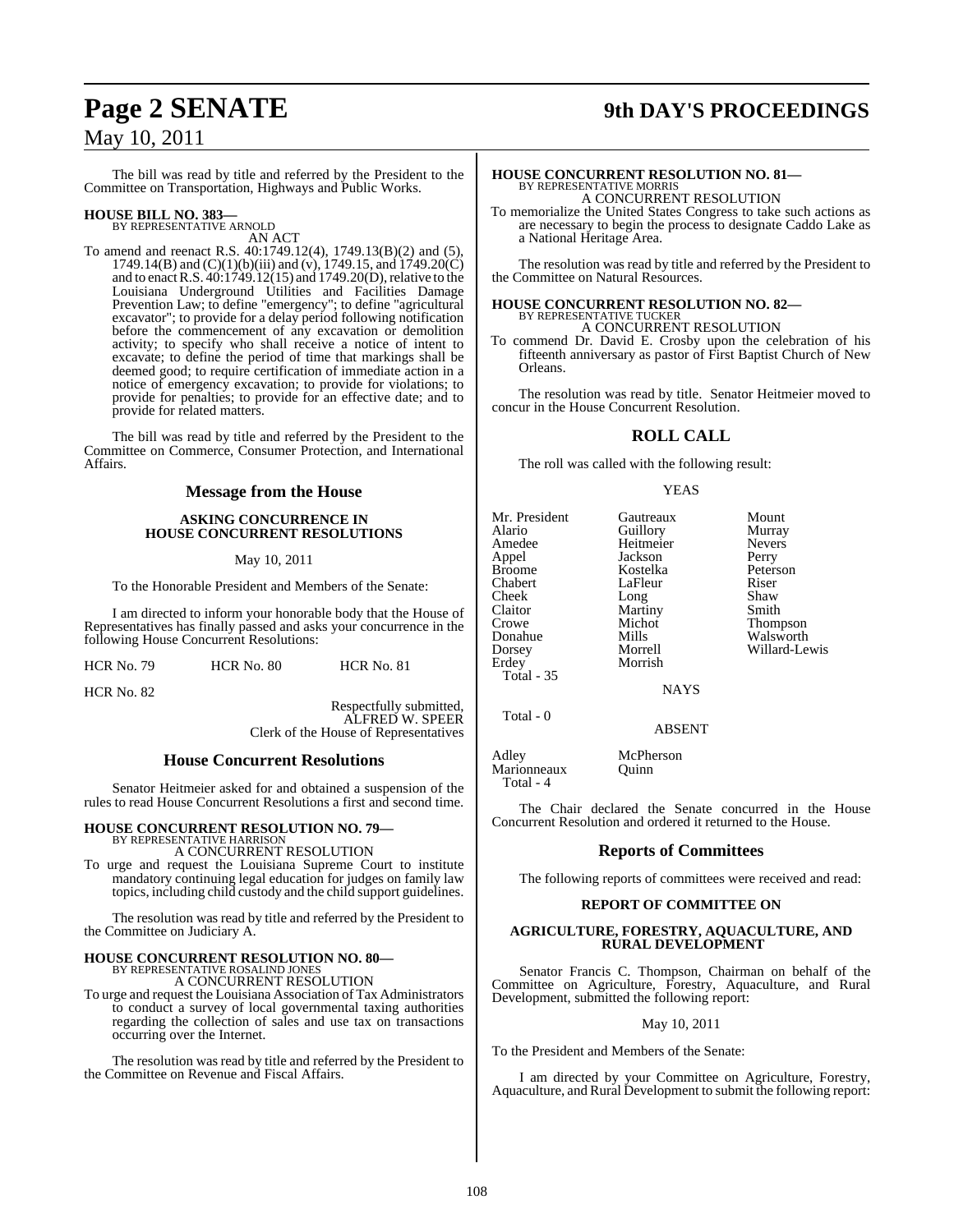# **9th DAY'S PROCEEDINGS Page 3 SENATE**

# May 10, 2011

**SENATE BILL NO. 89—**

BY SENATOR THOMPSON AN ACT

To amend and reenact R.S. 3:3406(A)(2), 3419(D) and 3423(D)(1), relative to the Agricultural Commodity Dealer and Warehouse Law; to provide relative to powers of the commissioner; to provide relative to records; to transfer the authority of determining the expenses of the Agricultural Commodity Dealers and Warehouse Fund from the commission to the commissioner; and to provide for related matters.

Reported with amendments.

Respectfully submitted, FRANCIS C. THOMPSON Chairman

#### **REPORT OF COMMITTEE ON**

#### **FINANCE**

Senator Michael J. "Mike" Michot, Chairman on behalf of the Committee on Finance, submitted the following report:

#### May 9, 2011

To the President and Members of the Senate:

I am directed by your Committee on Finance to submit the following report:

#### **SENATE BILL NO. 31—** BY SENATOR SMITH

AN ACT

To enact R.S. 33:448(D), relative to mayor's courts; to increase authorized court costs for municipal ordinance violations in the mayor's court of the town of New Llano; and to provide for related matters.

Reported favorably.

## **SENATE BILL NO. 52—** BY SENATOR ALARIO

AN ACT To amend and reenact R.S. 39:98.1(A)(3), (B), (C), and (D) and 98.3(A), all relative to the Millennium Trust, the Health Excellence Fund, the Education Excellence Fund, and the TOPS Fund; to provide for the allocation of interest to the Health Excellence Fund, the Education Excellence Fund, and the TOPS Fund; to provide for the dedication of certain proceeds from the Settlement Agreement to the TOPS Fund; to provide for the deposit, transfer, or credit of certain Settlement Agreement proceeds received by the state to the TOPS Fund; to provide for the uses of monies in the fund; and to provide for related matters.

Reported with amendments.

## **SENATE BILL NO. 53—** BY SENATORS ALARIO AND THOMPSON

A JOINT RESOLUTION

Proposing to amend Article VII, Section 10.8(A)(1)(c), (A)(2), (3), and  $(4)$ , and  $(C)(1)$  of the Constitution of Louisiana, all relative to the Millennium Trust, the Health Excellence Fund, the Education Excellence Fund, and the TOPS Fund; to provide for the allocation of interest to the Health Excellence Fund, the Education Excellence Fund, and the TOPS Fund; to provide for the dedication of certain proceeds from the Settlement Agreement to the TOPS Fund; to provide for the deposit, transfer, or credit of certain Settlement Agreement proceeds received by the state to the TOPS Fund; and to specify an election for submission of the proposition to electors and provide a ballot proposition.

Reported favorably.

#### **SENATE BILL NO. 81—** BY SENATOR MILLS

AN ACT To enact R.S. 3:266(23) and 284, relative to establishing a monetary incentive program to promote purchases of Louisiana agricultural products; to authorize the development and establishment of the Louisiana Buy Local Purchase Incentive Program Fund within the state treasury; to authorize an incentive payment for certain purchases of Louisiana agricultural products by certain restaurant establishments; to provide for the administration of the incentive payment; to provide with respect to financing; to provide for definitions; to provide for certain requirements and termination of the program and fund; and to provide for related matters.

Reported with amendments.

## **SENATE BILL NO. 90—**<br>BY SENATOR THOMPSON

AN ACT

To amend and reenact R.S.  $3:1615(A)(3)$  and (B)(1) and to enact R.S. 3:1615(A)(4), relative to the Boll Weevil Eradication Fund; to provide relative to monies received from assessments; to transfer unexpended monies received from assessments to the Louisiana Agricultural Finance Authority; to provide relative to expenses of the program; and to provide for related matters.

Reported favorably.

#### **SENATE BILL NO. 131—** BY SENATOR LONG

AN ACT

To amend and reenact R.S. 39:75(C)(2)(b), relative to avoidance of budget deficits; to provide for an increase in the authority of the governor to reduce certain appropriations or allocations; to provide for an effective date; and to provide for related matters.

Reported with amendments.

## **SENATE BILL NO. 137—** BY SENATOR LONG

AN ACT To enact R.S. 39:75(C)(2)(f) and (F), relative to avoidance of budget deficits; to provide for the use of interest earnings from certain statutorily dedicated funds to reduce a mid-year budget deficit; to provide for additional avoidance measures relative to the occurrence of a budget deficit in the next fiscal year; to provide for an effective date; and to provide for related matters.

Reported with amendments.

Respectfully submitted, MICHAEL J. "MIKE" MICHOT Chairman

#### **REPORT OF COMMITTEE ON**

#### **JUDICIARY B**

Senator Daniel R. Martiny, Chairman on behalf of the Committee on Judiciary B, submitted the following report:

May 10, 2011

To the President and Members of the Senate:

I am directed by your Committee on Judiciary B to submit the following report:

**SENATE BILL NO. 39—**

BY SENATORS LAFLEUR AND RISER AN ACT

To repeal Part III of Chapter 9 of Title 40 of the Louisiana Revised Statutes of 1950, comprised of R.S. 40:1801 through 1804,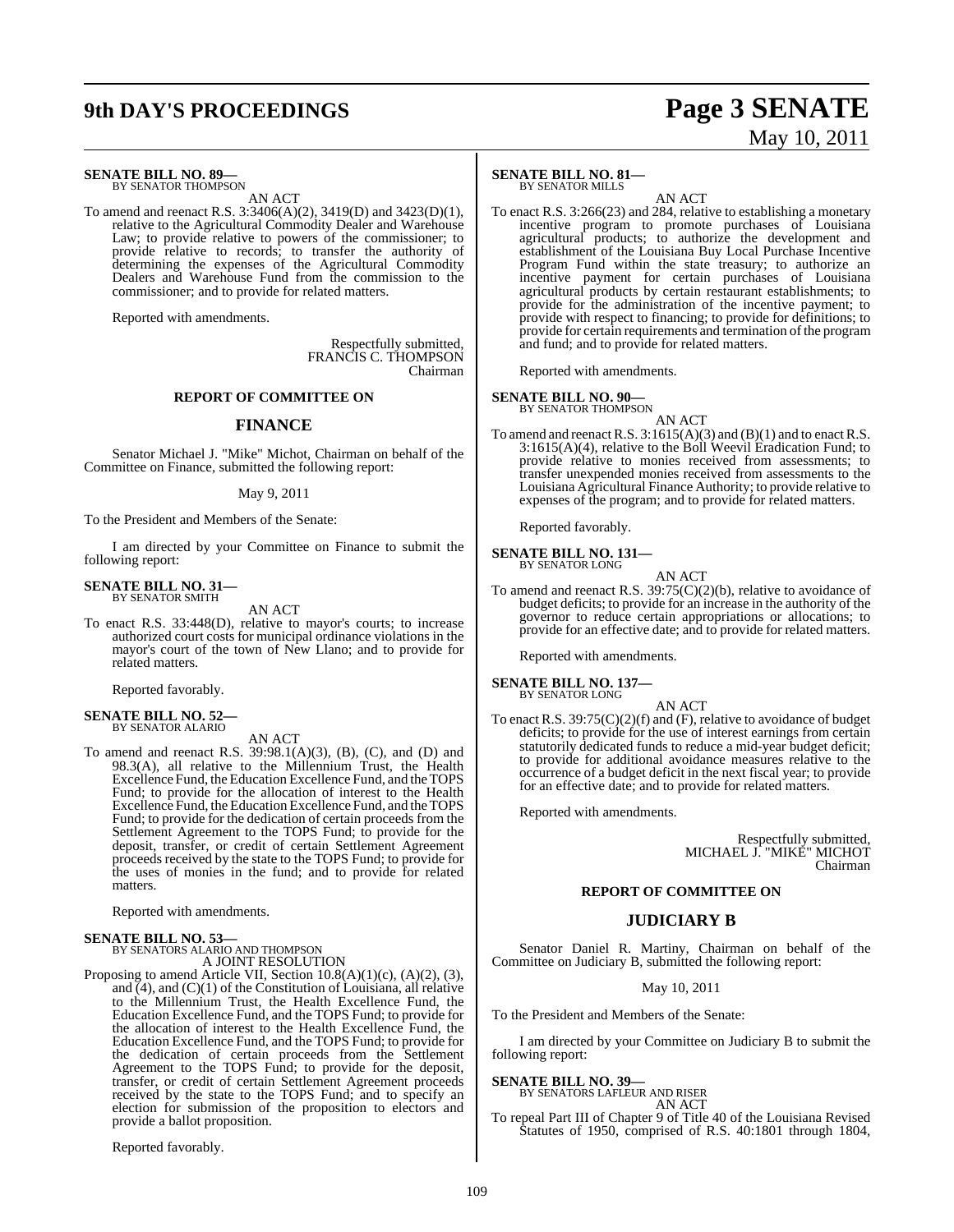## **Page 4 SENATE 9th DAY'S PROCEEDINGS**

relative to the purchasing of certain weapons or ammunition; and to provide for related matters.

Reported favorably.

#### **SENATE BILL NO. 102—** BY SENATOR LAFLEUR

AN ACT

To enact R.S. 26:93(E) and 290(E), relative to the alcoholic beverage control law; to provide for suspension of permits; to provide for emergency procedure; and to provide for related matters.

Reported favorably.

#### **SENATE BILL NO. 115—** BY SENATOR WALSWORTH

AN ACT

To amend and reenact R.S. 26:80(H) and 280(H), relative to alcohol permits; to require spouses of persons submitting alcohol permit applications to submit their fingerprints in their spouses application; to require partners, stockholders and members of limited liability companies and their spouses to submit their fingerprints with the alcohol permit applicant's application; and to provide for related matters.

Reported favorably.

## **SENATE BILL NO. 182—** BY SENATOR THOMPSON

AN ACT

To enact R.S. 15:833.3, relative to the duties of the Department of Public Safety and Corrections; to prohibit any inmate incarcerated in a correctional institution operated by the department to establish an account on any Internet-based social networking website; to prohibit any other person to establish such accounts for incarcerated inmates; to provide for penalties; and to provide for related matters.

Reported with amendments.

## **SENATE BILL NO. 202—** BY SENATOR GUILLORY

AN ACT

To amend and reenact R.S. 15:572.1(A) and (F), 572.2, 574.1, and 574.2(D)(4) and to enact R.S. 15:572.1(G) and 574.2(A)(5) and (H), relative to the Board of Pardons and the Board of Parole; to provide relative to the membership of the Board of Pardons; to provide for an ex officio, nonvoting member of the Board of Pardons; to provide relative to the duties and obligations of the Board of Parole; to require training for the members of the Board of Parole; to require annual reporting by the Board of Parole; and to provide for related matters.

Reported favorably.

Respectfully submitted, DANIEL R. MARTINY Chairman

#### **REPORT OF COMMITTEE ON**

#### **REVENUE AND FISCAL AFFAIRS**

Senator Robert M. Marionneaux, Jr., Chairman on behalf of the Committee on Revenue and Fiscal Affairs, submitted the following report:

#### May 9, 2011

To the President and Members of the Senate:

I am directed by your Committee on Revenue and Fiscal Affairs to submit the following report:

#### **SENATE BILL NO. 13—**

BY SENATOR MARIONNEAUX AN ACT

To amend and reenact R.S. 47:297.10(A), relative to income tax deductions; to authorize a deduction for the amount of certain tuition and fees paid to certain elementary and secondary schools; and to provide for related matters.

Reported favorably.

#### **SENATE BILL NO. 21—** BY SENATOR RISER

AN ACT

To amend and reenact R.S. 47:305(D)(1)(c), relative to exemptions from the sales and use taxes of the state and political subdivisions of the state; to provide an exemption for bottled water; and to provide for related matters.

Reported with amendments.

#### **SENATE BILL NO. 40—** BY SENATOR MORRELL

AN ACT

To amend and reenact R.S.  $47:6021(A)$ ,  $(B)(1)$ ,  $(D)(2)(a)(i)$  and (b)(i), H, the introductory paragraph of  $(I)$ ,  $(I)(6)$ , and  $(I)$  and to enact R.S. 47:6021(B)(6), relative to income tax credits; to provide income tax credits for certain brownfields investors; to clarify the applicability of such credit to remediation of public lands; to provide for an effective date; and to provide for related matters.

Reported with amendments.

#### **SENATE BILL NO. 54—** BY SENATOR AMEDEE

AN ACT

To enact R.S. 47:1713, relative to ad valorem property tax; to authorize the prohibition of certain property from being considered exempt in certain parishes; and to provide for related matters.

Reported with amendments.

#### **SENATE BILL NO. 63—**

BY SENATOR MURRAY

AN ACT To enact R.S. 47:6019(C), relative to income and corporation franchise tax; to provide with respect to income and corporation franchise tax credits for costs associated with the rehabilitation of historic structures; to provide for certain taxable periods; to provide for an effective date; and to provide for related matters.

Reported with amendments.

#### **SENATE BILL NO. 112—** BY SENATOR ADLEY

AN ACT

To enact R.S. 47:305.66, relative to the sales and use tax of the state; to exempt the state sale and use tax of parish councils on aging; to provide for definitions; to require the secretary of the Department of Revenue to provide rules and regulations; and to provide for related matters.

Reported favorably.

#### **SENATE BILL NO. 123—**

- BY SENATOR MARTINY
- AN ACT To amend and reenact R.S. 47:6022(A),  $(C)(4)(c)(i)$ ,  $(5)$ ,  $(10)(b)$ , and  $(14)$ ,  $(D)(2)$ , and  $(E)$  through  $(J)$ , and to repeal R.S.  $47:6022(K)$ , relative to tax credits; to provide for the name and applicability of the digital interactive media producer tax credit; to provide for a refundable tax credit; to provide for rebates of tax credits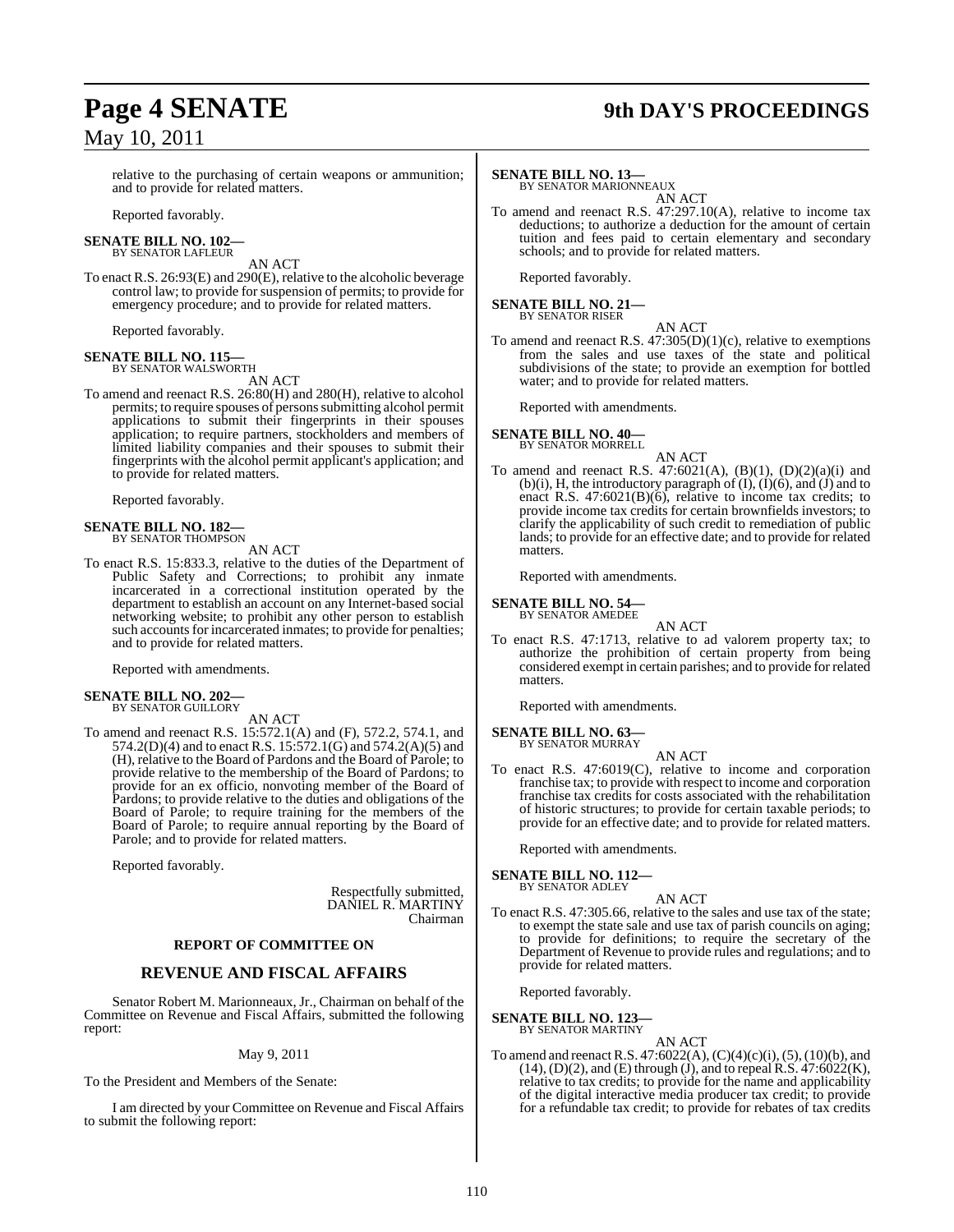# **9th DAY'S PROCEEDINGS Page 5 SENATE**

under certain circumstances; to provide for definitions, limitations, and program administration; and to provide for related matters.

Reported with amendments.

Respectfully submitted, ROBERT M. MARIONNEAUX, JR. Chairman

#### **REPORT OF COMMITTEE ON**

#### **JUDICIARY A**

Senator Julie Quinn, Chairman on behalf of the Committee on Judiciary A, submitted the following report:

#### May 10, 2011

To the President and Members of the Senate:

I am directed by your Committee on Judiciary A to submit the following report:

**SENATE BILL NO. 22—** BY SENATOR MURRAY

AN ACT

To amend and reenact Code of Civil Procedure Articles 3421, 3431, 3432 and 3434, relative to successions; to provide relative to small successions; to provide certain definitions, terms, procedures, conditions, requirements, and effects; to provide for conveyance of certain ownership interest in immovable property by a small succession; and to provide for related matters.

Reported with amendments.

#### **SENATE BILL NO. 24—** BY SENATOR ALARIO

AN ACT

To enact R.S. 9:5166, relative to mortgages and vendor's liens; to provide relative to cancellation of mortgage and vendor's lien inscriptions; to create and authorize the use of a uniform cancellation affidavit for cancellation of mortgage and vendor's lien inscriptions; to provide for the contents and effects of such affidavit; to provide relative to liability; to provide certain terms, conditions, procedures, and requirements, and to provide for related matters.

Reported with amendments.

## **SENATE BILL NO. 36—** BY SENATOR MORRISH

AN ACT

To amend and reenact R.S. 22:512(1) and 17(b)(vi) and R.S. 37:212(A)(2)(d), relative to abstracts of title; to provide definitions; to provide relative to title insurance; to provide relative to abstracts of title and title examination and opinions; to provide relative to the practice of law; to provide definitions, terms, procedures, conditions, and requirements; to provide for an effective date; and to provide for related matters.

Reported with amendments.

#### **SENATE BILL NO. 85—**

BY SENATOR GAUTREAUX AN ACT

To enact Part XI of Title 19 of the Louisiana Revised Statutes of 1950, to be comprised of R.S. 19:361 through 368, relative to expropriation by St. Mary Parish; to authorize the governing

# May 10, 2011

authority of the parish to expropriate by a declaration of taking; to define terms; to provide for procedures; to provide for purposes of expropriation; and to provide for related matters.

Reported with amendments.

Respectfully submitted, JULIE QUINN Chairman

#### **Senate Bills and Joint Resolutions on Second Reading Reported by Committees**

**SENATE BILL NO. 34—** BY SENATOR RISER

AN ACT

To amend and reenact R.S. 47:1923(D)(1), relative to tax assessors; to provide relative to the payment of certain insurance premiums for certain retired assessors and assessors' employees in Catahoula Parish; and to provide for related matters.

Reported favorably by the Committee on Local and Municipal Affairs. The bill was read by title, ordered engrossed and passed to a third reading.

#### **SENATE BILL NO. 48—**

BY SENATOR LONG

AN ACT To enact R.S. 36:359(L) and R.S. 38:3097.7 and to repeal Section 4 of Act No. 446 of the 2001 Regular Session of the Legislature and Section 5 of Act No. 49 of the 2003 Regular Session of the Legislature, relative to the Ground Water Management Advisory Task Force; to provide for the membership of the task force; to provide powers, duties, terms and conditions; to provide for the meeting requirements of the task force; and to provide for related matters.

Reported with amendments by the Committee on Natural Resources.

#### **SENATE COMMITTEE AMENDMENTS**

Amendments proposed by Senate Committee on Natural Resources to Original Senate Bill No. 48 by Senator Long

AMENDMENT NO.

On page 2, line 21, delete "**state soil and water conservation**" and insert "**State Soil and Water Conservation Commission or his** designee.

#### AMENDMENT NO. 2

On page 2, delete lines 22 through 24, and insert "**(11) The director of the United States Geological Survey, Louisiana Water Science Center or his designee.**"

AMENDMENT NO. 3 On page 3, line 8, delete "**Cotton Producers**" and insert "**Louisiana Cotton and Grain**"

AMENDMENT NO. 4 On page 3, line 18, after "**Pontchartrain**" insert "**Basin**"

AMENDMENT NO. 5

On page 3, line 27, delete "**reservoir**" and insert "**water resources management**"

#### AMENDMENT NO. 6

On page 3, line 29, after "**Geology**" and before the period, insert "**and Geophysics**"

AMENDMENT NO. 7

On page 4, line 3, delete "**Public**" and insert "**Electric**"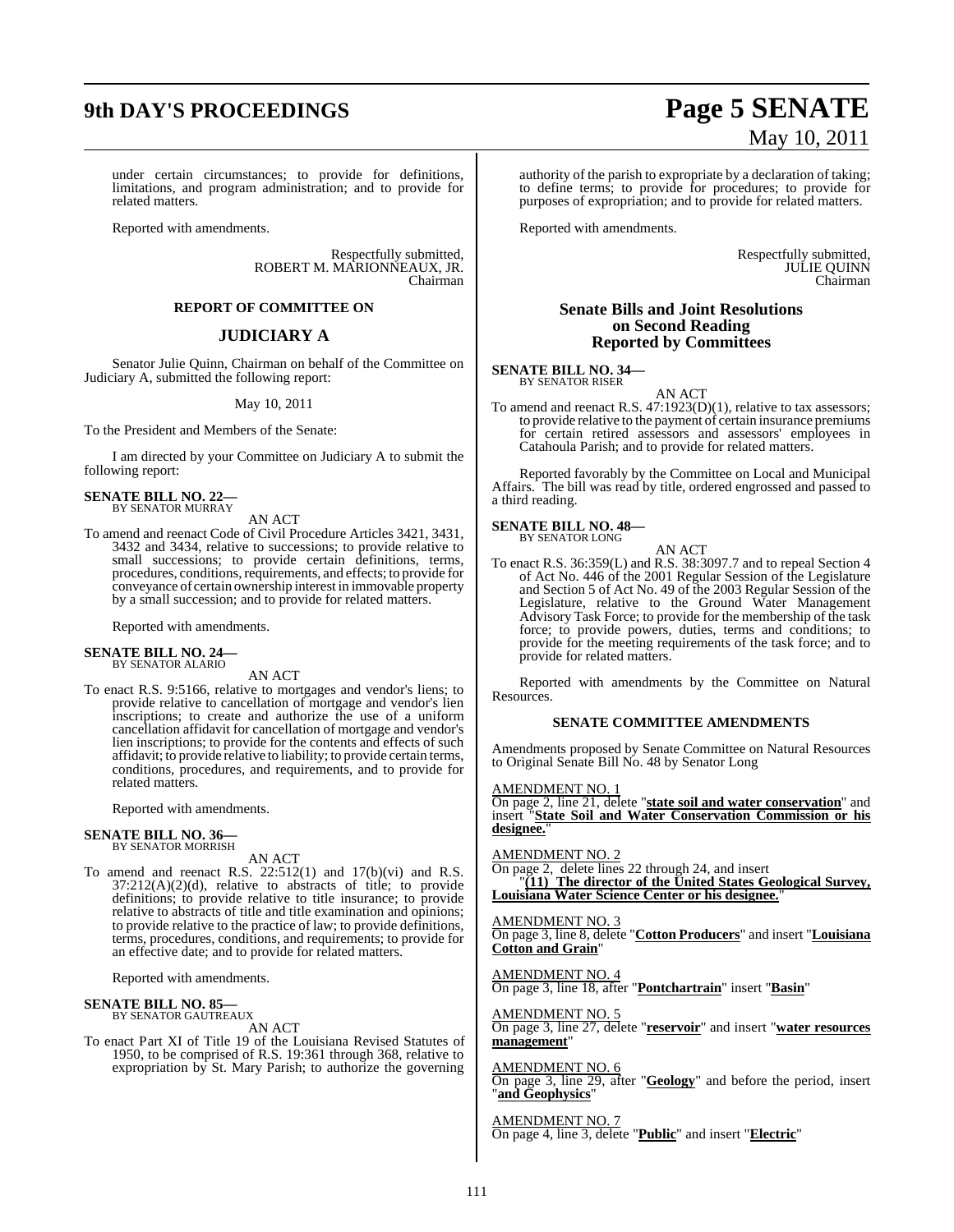## **Page 6 SENATE 9th DAY'S PROCEEDINGS**

AMENDMENT NO. 8

On page 4, line 6, delete "**Louisiana Independent**" and insert "**the Louisiana**"

AMENDMENT NO. 9 On page 4, line 7, after "**Shreveport**" insert "**, Red River**"

AMENDMENT NO. 10 On page 4, delete line 9

AMENDMENT NO. 11 On page 4, line 10, change "**(39)**" to "**(38)**"

AMENDMENT NO. 12 On page 4, line 11, change "**(40)**" to "**(39)**"

AMENDMENT NO. 13 On page 4, line 12, change "**(41)**" to "**(40)**"

AMENDMENT NO. 14 On page 4, line 13, change "**(42)**" to "**(41)**"

AMENDMENT NO. 15 On page 4, line 15, change "**(43)**" to "**(42)**"

AMENDMENT NO. 16 On page 4, line 16, change "**(44)**" to "**(43)**"

AMENDMENT NO. 17 On page 4, line 18, change "**(45)**" to "**(44)**"

On motion of Senator Amedee, the committee amendment was adopted. The amended bill was read by title, ordered engrossed and passed to a third reading.

### **SENATE BILL NO. 58—**

BY SENATORS ADLEY, ERDEY, HEITMEIER, MCPHERSON, MOUNT AND SHAW

AN ACT

To amend and reenact R.S. 47:490.22(C), relative to the United States Armed Forces military honor license plate; to remove the handling fee from such plate; and to provide for related matters.

Reported favorably by the Committee on Transportation, Highways and Public Works. The bill was read by title, ordered engrossed and passed to a third reading.

#### **SENATE BILL NO. 78—**

BY SENATORS MURRAY, PETERSON AND WILLARD-LEWIS AN ACT

To enact R.S. 40:456.1, relative to the Housing Authority of New Orleans; to provide for the appointment, compensation, duties, and powers of its peace officers; and to provide for related matters.

Reported with amendments by the Committee on Local and Municipal Affairs.

#### **SENATE COMMITTEE AMENDMENTS**

Amendments proposed by Senate Committee on Local and Municipal Affairs to Original Senate Bill No. 78 by Senator Murray

AMENDMENT NO. 1

On page 1, line 3, delete "compensation,"

AMENDMENT NO. 2

On page 1, at the beginning of line 9, delete "**compensation,**"

AMENDMENT NO. 3 On page 2, line 7, delete "**Certified peace officers shall be**"

AMENDMENT NO. 4 On page 2, delete lines 8 and 9 in their entirety

On motion of Senator Crowe, the committee amendment was adopted. The amended bill was read by title, ordered engrossed and passed to a third reading.

**SENATE BILL NO. 91—** BY SENATOR LONG AND REPRESENTATIVE NOWLIN AN ACT

To authorize and provide for the transfer of certain local and state property; to authorize the transfer of certain local and state property in Natchitoches Parish; to provide for the property description; to provide for reservation of mineral rights; to provide terms and conditions; and to provide for related matters..

Reported favorably by the Committee on Natural Resources. The bill was read by title, ordered engrossed and passed to a third reading.

**SENATE BILL NO. 94—** BY SENATOR NEVERS

AN ACT

To enact R.S. 38:2213.1, relative to public works; to provide for a preference for materials produced, manufactured, or fabricated in Louisiana used in public works; to provide for definitions; and to provide for related matters.

Reported with amendments by the Committee on Transportation, Highways and Public Works.

#### **SENATE COMMITTEE AMENDMENTS**

Amendments proposed by Senate Committee on Transportation, Highways and Public Works to Original Senate Bill No. 94 by Senator Nevers

AMENDMENT NO. 1

On page 1, between lines 8 and 9 insert the following: "**A. This Section shall be known and may be referred to as** "Louisiana First Act".

AMENDMENT NO. 2 On page 1, line 9, at the beginning of the line change "**A.**" to "**B.**"

AMENDMENT NO. 3 On page 1, delete lines 15 and 16 in their entirety and insert "**meet bid specifications.**"

AMENDMENT NO. 4 On page 2, line 3, at the beginning of the line change "**B.**" to "**C.**"

AMENDMENT NO. 5 On page 2, line 11, at the beginning of the line change "**C.**" to "**D.**"

AMENDMENT NO. 6 On page 2, after line 14 insert the following:

"**E. For purposes of this Section, the requirement that the materials be produced, manufactured, or fabricated in Louisiana is met if the company providing the materials has a substantial economic investment in Louisiana by having five hundred or more employees who are Louisiana residents and who work for** the company in Louisiana.

On motion of Senator Erdey, the committee amendment was adopted. The amended bill was read by title, ordered engrossed and passed to a third reading.

**SENATE BILL NO. 100—** BY SENATOR MURRAY

AN ACT To amend and reenact R.S. 38:2295(C), relative to letting of public contracts; to provide for plans and specifications; to increase the number of working days prior to the opening of bids within which a potential supplier must submit a request for approval of a product other than that specified in the contract documents for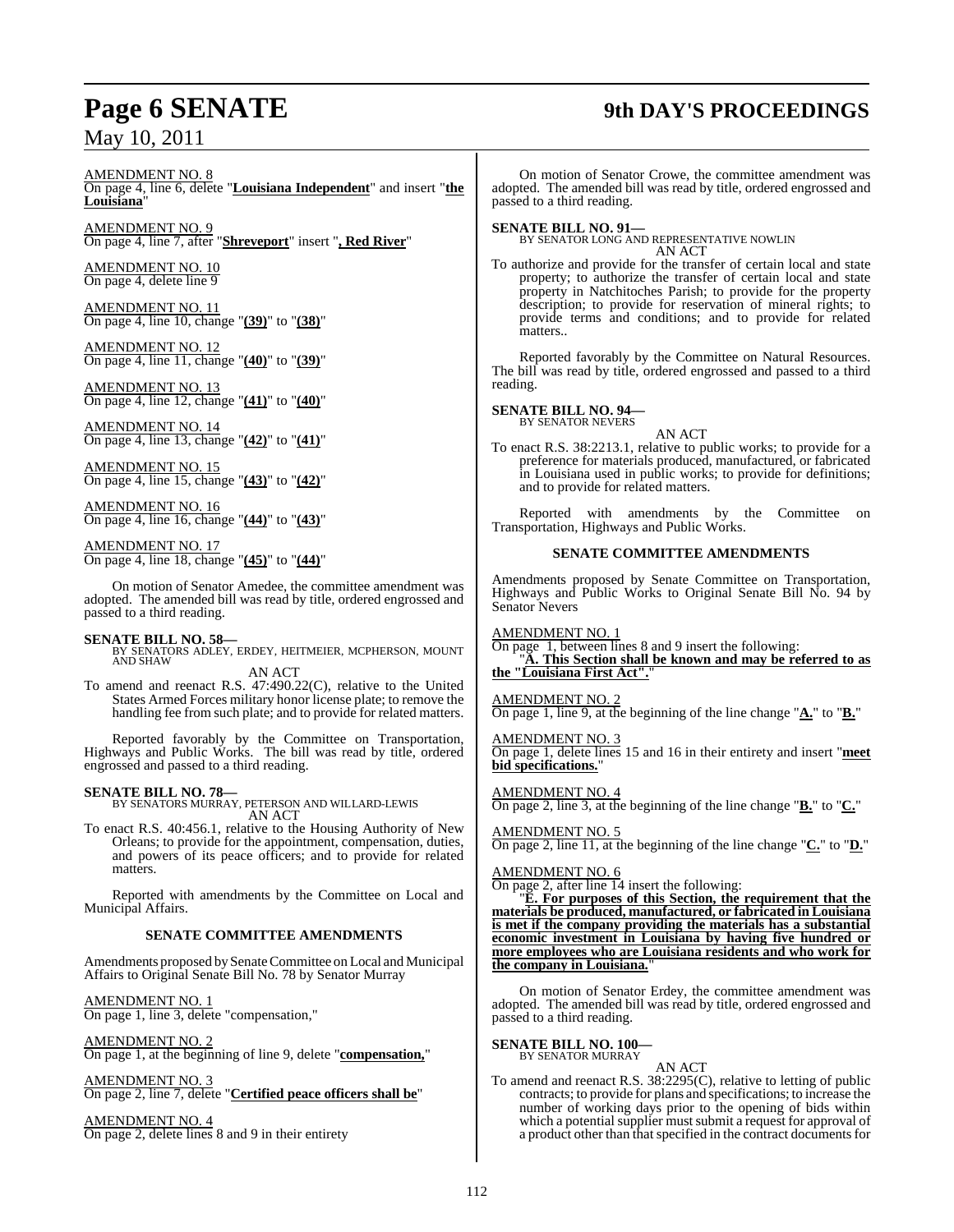# **9th DAY'S PROCEEDINGS Page 7 SENATE**

# May 10, 2011

public works projects of the New Orleans Sewerage and Water Board; and to provide for related matters.

Reported favorably by the Committee on Local and Municipal Affairs. The bill was read by title, ordered engrossed and passed to a third reading.

#### **SENATE BILL NO. 104—** BY SENATOR LAFLEUR

AN ACT

To enact R.S. 17:273.2, relative to the teaching of foreign languages in elementary and secondary schools; to provide with respect to a program to recognize excellence in foreign language immersion education; to provide for minimum criteria; to provide for rules; to provide for effectiveness; and to provide for related matters.

Reported with amendments by the Committee on Education.

#### **SENATE COMMITTEE AMENDMENTS**

Amendments proposed by Senate Committee on Education to Original Senate Bill No. 104 by Senator LaFleur

#### AMENDMENT NO. 1

On page 1, line 3, after "respect to a" delete the remainder of the line and insert "process to certify"

#### AMENDMENT NO. 2

On page 1, line 4, between "education" and the semicolon ";" insert "programs"

#### AMENDMENT NO. 3

On page 1, line 8, after "**programs;**" delete the remainder of the line, and at the beginning of line 9, delete "**excellence;**" and insert in lieu thereof "**certification process;**"

#### AMENDMENT NO. 4

On page 1, line 11, between "a" and "foreign" change "**program to recognize excellence in**" to "**process to certify**"

## AMENDMENT NO. 5

On page 1, line 12, between "**education**" and "**as**" insert "**programs**"

#### AMENDMENT NO. 6

On page 1, line 17, after "**shall**" delete the remainder of the line, and on page 2, delete lines 1 through 3 in their entirety, and insert in lieu thereof "**designate any foreign language immersion program that consistently meets the criteria listed below as a "Certified Foreign Language Immersion Program.**"

#### AMENDMENT NO. 7

On page 2, delete lines 23 through 27 and insert the following:

"**(2) Notice of receipt of State Board of Elementary and Secondary Education designation as a "Certified Foreign Language Immersion Program" shall be included on the school's annual report card compiled by the Department of Education and in the academic records of each student enrolled in the program.**"

On motion of Senator Nevers, the committee amendment was adopted. The amended bill was read by title, ordered engrossed and passed to a third reading.

## **SENATE BILL NO. 120—** BY SENATOR MURRAY

#### AN ACT

To amend and reenact the heading of Part V of Chapter 16 of Title 25 of the Louisiana Revised Statutes of 1950, and R.S. 25:796, 797(A)(5) and (B), 798(1) and (3), 799(A)(1), (B), (C)(1)(b),  $(g)$ , (j), and (k),  $(D)(2)(b)$ ,  $(F)$ , (I), and  $(K)(2)$  and to repeal R.S.  $25:799(J)(3)$ , relative to the French Quarter-Marigny Historic Area Management District; to provide relative to the name, boundaries, purpose, powers, governance, and funding of the district; to remove authority for special ad valorem tax and

parcel fee; to provide for the creation of subdistricts; and to provide for related matters.

Reported favorably by the Committee on Local and Municipal Affairs. The bill was read by title, ordered engrossed and passed to a third reading.

#### **SENATE BILL NO. 132—** BY SENATOR ERDEY

#### AN ACT

To amend and reenact R.S.  $48:261(A)(2)$  and  $756(A)(1)$  and to repeal R.S. 48:756(A)(4), to add application of the latest federal decennial census to determine population relative to contracts for maintenance work and distribution of monies in the Parish Transportation Fund; and to provide for related matters.

Reported favorably by the Committee on Transportation, Highways and Public Works. The bill was read by title, ordered engrossed and passed to a third reading.

**SENATE BILL NO. 145—**<br>BY SENATORS CLAITOR, ADLEY, AMEDEE, CHABERT, MICHOT, MORRISH AND SMITH

AN ACT

To amend and reenact R.S. 49:1 and 2, and to enact R.S. 49:3.1, relative to the gulfward boundary and coastline of Louisiana; to provide for such gulfward boundary and coastline; to provide relative to state ownership and sovereignty; to provide certain definitions, terms, conditions, and requirements; to provide relative to legislative intent and purpose; and to provide for related matters.

Reported favorably by the Committee on Natural Resources. The bill was read by title, ordered engrossed and passed to a third reading.

#### **SENATE BILL NO. 153—** BY SENATOR MURRAY

AN ACT

To enact R.S. 38:2212(A)(8), relative to the letting of public contracts by the New Orleans Sewerage and Water Board; to provide for advertisement and letting of lowest responsible bidder; to provide for inclusion of addenda containing pricing information; and to provide for related matters.

Reported with amendments by the Committee on Local and Municipal Affairs.

#### **SENATE COMMITTEE AMENDMENTS**

Amendments proposed by Senate Committee on Local and Municipal Affairs to Original Senate Bill No. 153 by Senator Murray

#### AMENDMENT NO. 1

On page 1, line 8, between "R.S. 38:2212" and "(8)" insert "(A)"

On motion of Senator Crowe, the committee amendment was adopted. The amended bill was read by title, ordered engrossed and passed to a third reading.

## **SENATE BILL NO. 180—** BY SENATOR HEITMEIER

AN ACT

To amend and reenact R.S. 15:86.1, relative to unclaimed cash bail bonds being deposited in Plaquemines Parish; to provide relative to the liability for such bonds; to provide for the return to the owner of an unclaimed cash bail bond; and to provide forrelated matters.

Reported favorably by the Committee on Local and Municipal Affairs. The bill was read by title, ordered engrossed and passed to a third reading.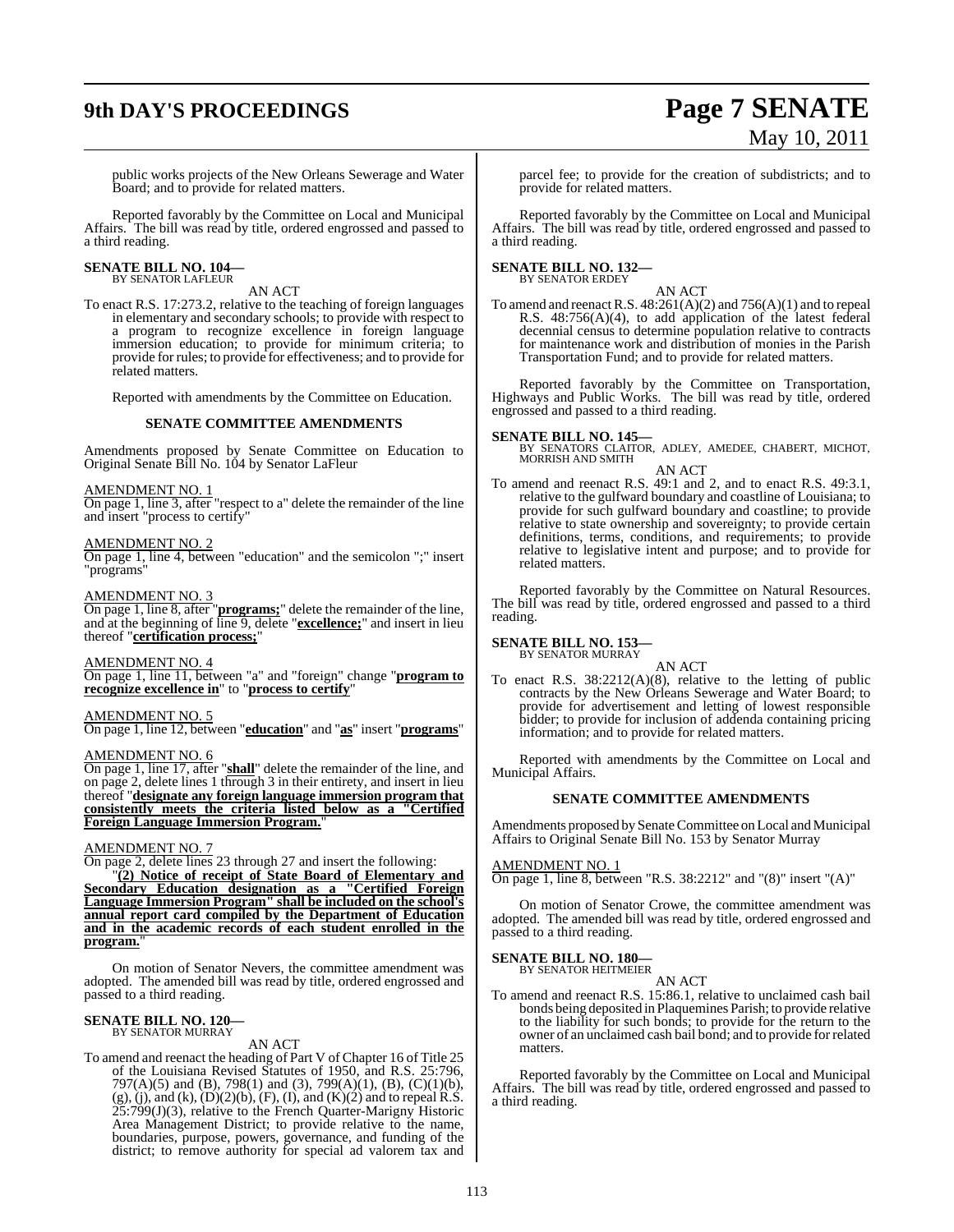## **Page 8 SENATE 9th DAY'S PROCEEDINGS**

May 10, 2011

#### **SENATE BILL NO. 199—**

BY SENATOR CLAITOR AND REPRESENTATIVE GREENE AN ACT

To enact R.S. 33:9097.12, relative to crime prevention districts; to create the Jefferson Place/Bocage Crime Prevention District in East Baton Rouge Parish; to provide for the powers and duties of the district and its board of commissioners; to provide for a parcel fee; to provide with respect to termination of the district; and to provide for related matters.

Reported with amendments by the Committee on Local and Municipal Affairs.

#### **SENATE COMMITTEE AMENDMENTS**

Amendments proposed by Senate Committee on Local and Municipal Affairs to Original Senate Bill No. 199 by Senator Claitor

AMENDMENT NO. 1

On page 1, line 3, after "Prevention" and before "District" insert "and Improvement"

AMENDMENT NO. 2 On page 1, line 10, after "**Prevention**" and before "**District**" insert "**and Improvement**"

#### AMENDMENT NO. 3

On page 1 line 14,after "**Prevention**" and before "**District**" insert "**and Improvement**"

#### AMENDMENT NO. 4

On page 2, line 1, after "**Bocage Estates,**" delete the remainder of the line and insert "**Filings 1 through 5 of Jefferson Place**"

#### AMENDMENT NO. 5

On page 2, line 2, delete "**Place, Jefferson Place IV, Jefferson Place V**"

AMENDMENT NO. 6

On page 2, line 4, after "**district**" insert "**and promoting and encouraging the beautification and overall betterment of the district**"

AMENDMENT NO. 7

On page 4, line 27, after "**hundred**" insert "**and forty**", and after "**parcel**" insert "**, starting with five hundred dollars for the first calendar year**"

#### AMENDMENT NO. 8

On page 5, line 5, after "**fee**" insert "**of five hundred dollars**"

On motion of Senator Crowe, the committee amendment was adopted. The amended bill was read by title, ordered engrossed and passed to a third reading.

**SENATE BILL NO. 222—**<br>BY SENATORS MILLS, ADLEY, ERDEY, HEITMEIER, MCPHERSON,<br>MOUNT AND SHAW AN ACT

To amend and reenact R.S. 17:270(A) and 271(A)(2) and R.S.  $32:402.1(A)(1)$  and (2), 402.2, and 408(A)(1) and (3); and to enact R.S.  $32:402.1(A)(3)(c)$ , relative to requiring driver education courses, training programs, and prelicensing training courses for children and adults to include teaching the economic effects of littering; and to provide for related matters.

Reported with amendments by the Committee on Transportation, Highways and Public Works.

#### **SENATE COMMITTEE AMENDMENTS**

Amendments proposed by Senate Committee on Transportation, Highways and Public Works to Original Senate Bill No. 222 by Senator Mills

#### AMENDMENT NO. 1

On page 1, line 6, at the beginning of the line, before "and" insert "to name this Act the "Louisiana Increases Tourism Through Environmental Responsibility Act of 2011" or "LITTER Act of 2011;"

#### AMENDMENT NO. 2

On page 1, between lines 7 and 8, insert the following:

"Section 1. This Act shall be known as the "Louisiana Increases Tourism Through Environmental Responsibility Act of 2011" or "LITTER Act of 2011"."

#### AMENDMENT NO. 3

On page 1, line 8, after "Section" change "1" to "2"

#### AMENDMENT NO. 4

On page 3, line 15, after "Section" change "2" to "3"

## AMENDMENT NO. 5

On page 6, line 29, after "Section" change "3" to "4"

On motion of Senator Erdey, the committee amendment was adopted. The amended bill was read by title, ordered engrossed and passed to a third reading.

#### **House Bills and Joint Resolutions on Second Reading Reported by Committees**

**HOUSE BILL NO. 245—**

BY REPRESENTATIVE GIROD JACKSON AN ACT

To amend and reenact R.S. 56:437 and to repeal R.S. 40:5.3.1, relative to harvest and sale of oysters for raw consumption; to require a time limit on transportation of such oysters from harvest to refrigeration; and to provide for related matters.

Reported favorably by the Committee on Natural Resources. The bill was read by title and referred to the Legislative Bureau.

#### **Senate Bills and Joint Resolutions on Third Reading and Final Passage**

#### **SENATE BILL NO. 55** BY SENATOR MURRAY

AN ACT

To amend and reenact R.S. 26:359(A), the introductory paragraph of  $(B)(1)$ ,  $(B)(1)(h)$ ,  $(C)(2)$  and  $(3)$ , and  $(D)$  relative to distribution of alcoholic beverages; to provide for direct shipment of certain alcoholic beverages to consumers; and to provide for related matters.

#### **Floor Amendments**

Senator Amedee sent up floor amendments.

#### **SENATE FLOOR AMENDMENTS**

Amendments proposed by Senator Amedee on behalf of the Legislative Bureau to Engrossed Senate Bill No. 55 by Senator Murray

#### AMENDMENT NO. 1

On page 3, line 9, following "All excise and" and before "taxes" change "sales or use" to "sales and use"

On motion of Senator Amedee, the amendments were adopted.

The bill was read by title. Senator Murray moved the final passage of the amended bill.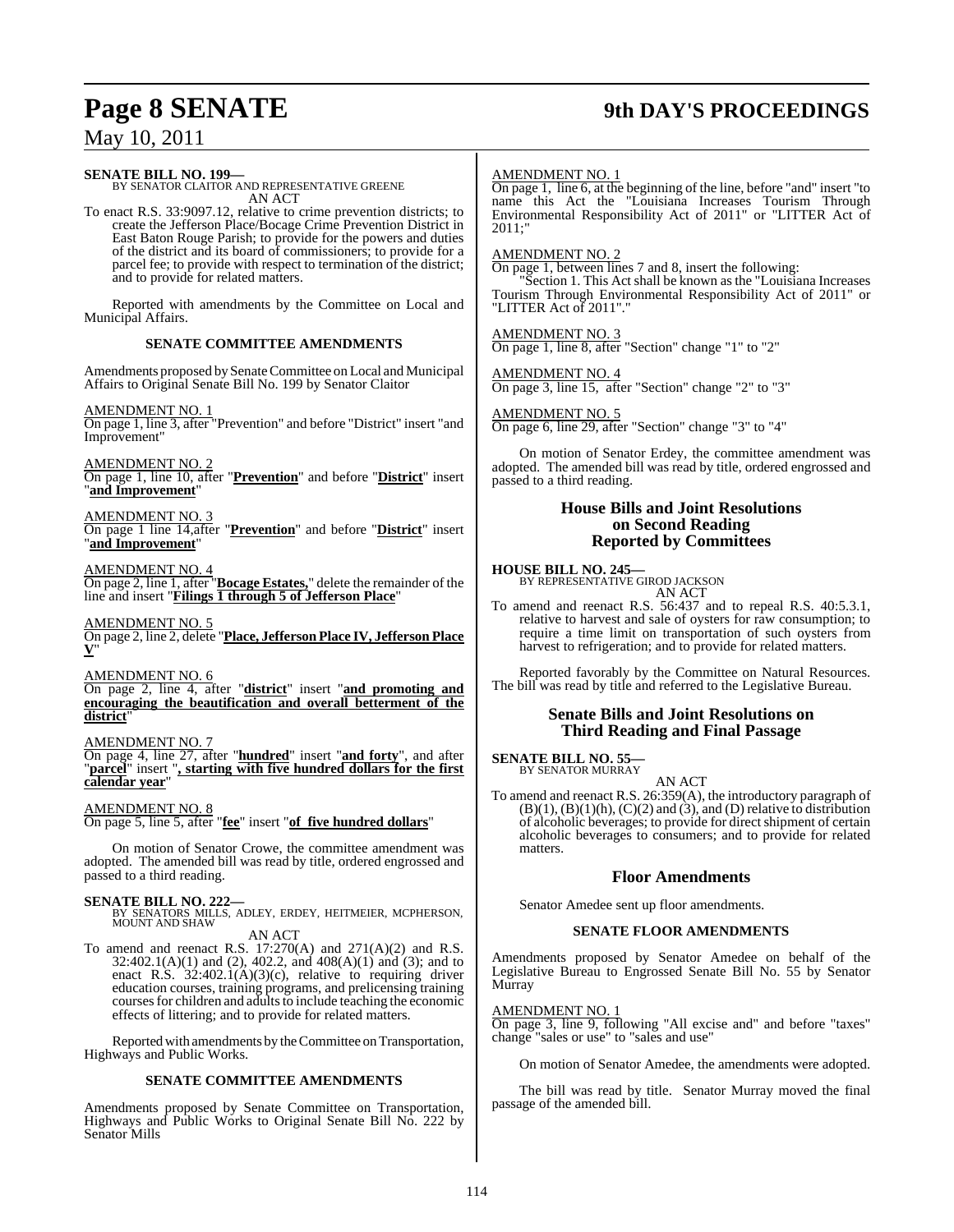## **9th DAY'S PROCEEDINGS Page 9 SENATE**

## **ROLL CALL**

The roll was called with the following result:

#### YEAS

| Alario<br>Amedee<br>Appel<br>Chabert<br>Cheek<br>Claitor<br>Donahue<br>Dorsey<br>Erdey<br>Gautreaux<br>Total - 29 | Guillory<br>Heitmeier<br>Kostelka<br>LaFleur<br>Long<br>Martiny<br>Michot<br>Mills<br>Morrell<br>Morrish<br><b>NAYS</b> | Murray<br><b>Nevers</b><br>Perry<br>Ouinn<br>Riser<br>Smith<br>Thompson<br>Walsworth<br>Willard-Lewis |
|-------------------------------------------------------------------------------------------------------------------|-------------------------------------------------------------------------------------------------------------------------|-------------------------------------------------------------------------------------------------------|
| Jackson<br>Total - 2                                                                                              | Peterson<br><b>ABSENT</b>                                                                                               |                                                                                                       |
| Mr. President<br>Adley<br>Broome                                                                                  | Crowe<br>Marionneaux<br>McPherson                                                                                       | Mount<br>Shaw                                                                                         |

The Chair declared the amended bill was passed, ordered reengrossed and sent to the House. Senator Murray moved to reconsider the vote by which the bill was passed and laid the motion on the table.

## **SENATE BILL NO. 161—** BY SENATOR QUINN

Total - 8

AN ACT

McPherson

To amend and reenact R.S. 13:621.21 and 1138, and Section 1 of Act No. 873 of the 2008 Regular Session of the Legislature, and to repeal R.S. 13:1139(A), relative to courts and judicial procedure; to provide relative to district courts and district court judges; to dedicate certain judgeships in certain judicial districts and provide for divisions with certain limited or specialized subject matter jurisdiction; to provide for compensation of such judges; to provide for elections and terms of office; to provide certain terms, conditions, procedures, and requirements; to provide certain effective dates; and to provide for related matters.

#### **Floor Amendments**

Senator Murray proposed the following amendments.

#### **SENATE FLOOR AMENDMENTS**

Amendments proposed by Senator Murray to Engrossed Senate Bill No. 161 by Senator Quinn

AMENDMENT NO. 1 On page 1, delete lines 2 and 3 and insert: "To amend and reenact R.S. 13:621.21, relative to courts"

AMENDMENT NO. 2 On page 1, line 11, after "13:621.21" delete "and 1138 are" and insert "is"

AMENDMENT NO. 3 On page 2, delete lines 9 through 29

AMENDMENT NO. 4 On page 3, delete lines 1 through 29

AMENDMENT NO. 5 On page 4, delete lines 1 through 10

# May 10, 2011

Willard-Lewis

#### AMENDMENT NO. 6

On page 4, delete lines 20 through 24

AMENDMENT NO. 7

On page 4, change "Section 4" to "Section 2", "Section 5" to "Section 3", "Section 6" to "Section 4" and "Section 7" to "Section 5"

Senator Murray moved the adoption of the amendments.

Senator Quinn objected.

### **ROLL CALL**

The roll was called with the following result:

#### YEAS

Amedee Gautreaux Morrell Broome Heitmeier<br>Cheek Jackson Cheek Jackson Peterson  $Total - 12$ 

Donahue Total - 23

Marionneaux Total - 4

- NAYS
- Adley Guillory Quinn<br>Alario Long Riser Alario Long Riser Chabert Michor Crowe Morrish Walsworth<br>
Donahue Mount

Mr. President Erdey Perry<br>Adley Guillory Quinn Martiny Shaw<br>Michot Smith Mills Thompson<br>Morrish Walsworth

ABSENT

LaFleur McPherson<br>Marionneaux Nevers

The Chair declared the amendments were rejected.

#### **Floor Amendments**

Senator Morrell proposed the following amendments.

#### **SENATE FLOOR AMENDMENTS**

Amendments proposed by Senator Morrell to Engrossed Senate Bill No. 161 by Senator Quinn

AMENDMENT NO. 1 On page 4, line 22, after "division," insert "**and shall have the same staff and resources as other judges in that district court,**"

On motion of Senator Morrell, the amendments were adopted.

Senator Peterson moved to place the amended bill on the Involuntary Calendar.

Senator Quinn objected.

### **ROLL CALL**

The roll was called with the following result:

#### YEAS

Cheek Kostelka<br>Dorsey Morrell Gautreaux Murray Total - 11

Broome Jackson Perry Willard-Lewis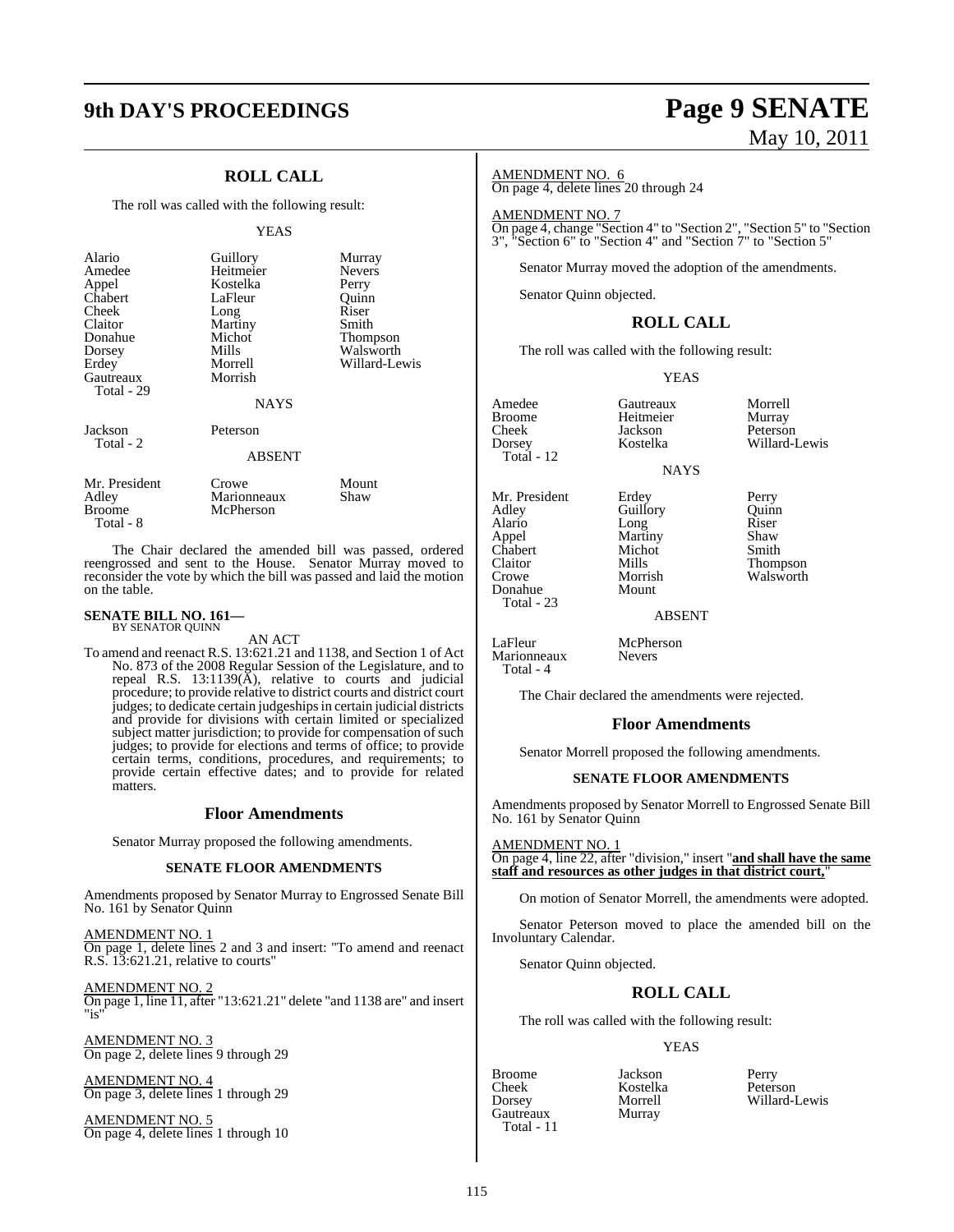# **Page 10 SENATE 9th DAY'S PROCEEDINGS** May 10, 2011

#### NAYS

Adley Erdey Morrish<br>Alario Guillory Mount Alario Guillory Mount Appel LaFleur Riser<br>Chabert Long Shaw Chabert Long Shaw<br>Claitor Martiny Smith Crowe Michot Thompson<br>
Donahue Mills Walsworth Total - 24

Heitmeier Quinn<br>
LaFleur Riser Martiny<br>Michot

#### ABSENT

Walsworth

Mr. President McPherson<br>Marionneaux Nevers Marionneaux Total - 4

The Chair declared the Senate refused to place the amended bill on the Involuntary Calendar.

#### **Floor Amendments**

Senator Peterson proposed the following amendments.

#### **SENATE FLOOR AMENDMENTS**

Amendments proposed by Senator Peterson to Engrossed Senate Bill No. 161 by Senator Quinn

#### AMENDMENT NO. 1

On page 2, delete lines 23 through 29 and insert

"**(2) Two divisions of the court shall have limited or specialized subject matter jurisdiction as follows:**

**(a) Effective January 1, 2015, the subject matter jurisdiction of Division E shall be limited, under the provisions of Article V, Section 15(A) of the Constitution of Louisiana, to family matters as provided by law, including the domestic relations matters set forth in this Section; and additionally**

**(b) In any other division, the division of the first judgeship becoming vacant for any reason on or after March 1, 2012, shall as of January 1, 2015, be limited, under the provisions of Article V, Section 15(A) of the Constitution of Louisiana, to family matters as provided by law, including the domestic relations matters set forth in this Section.**"

AMENDMENT NO. 2

On page 3, delete lines 1 through 13

On motion of Senator Peterson, the amendments were adopted.

#### **Explanation of Vote**

Senator Crowe stated he wanted to object to the adoption of the amendment by Senator Peterson to Senate Bill No. 161, but the amendment was adopted before he could make his objection.

The bill was read by title. Senator Quinn moved the final passage of the amended bill.

#### **ROLL CALL**

The roll was called with the following result:

#### YEAS

| Gautreaux | Murray        |
|-----------|---------------|
|           | <b>Nevers</b> |
| Heitmeier | Perry         |
| Jackson   | Peterson      |
| Kostelka  | Ouinn         |
| LaFleur   | Riser         |
| Long      | Shaw          |
| Martiny   | Smith         |
| Michot    | Thompson      |
|           | Guillory      |

Crowe Mills Walsworth Donahue Morrell Willard-Lewis Dorsey Morrish Mount Total - 37 **NAYS**  Total - 0 ABSENT

Marionneaux McPherson Total - 2

The Chair declared the amended bill was passed, ordered reengrossed and sent to the House. Senator Quinn moved to reconsider the vote by which the bill was passed and laid the motion on the table.

#### **Mr. President in the Chair**

**SENATE BILL NO. 208—** BY SENATOR PERRY

AN ACT

To amend and reenact R.S. 19:201, relative to expropriation; to provide relative to expropriation suits; to provide relative to attorney fees and certain costs and expenses; to provide relative to attorney fees and certain costs and expenses for unsuccessful or abandoned suits; to provide certain terms and conditions; and to provide for related matters.

#### **Floor Amendments**

Senator Amedee sent up floor amendments.

#### **SENATE FLOOR AMENDMENTS**

Amendments proposed by Senator Amedee on behalf of the Legislative Bureau to Engrossed Senate Bill No. 208 by Senator Perry

#### AMENDMENT NO. 1

On page 1, line 9, following "201." and before "fees" change "Attorneys" to "**Attorney**"

#### AMENDMENT NO. 2

On page 1, line 12, following "acquire" and before "property" change "real" to "immovable"

## On page 1, line 13, following "such" change "real" to "immovable"

#### AMENDMENT NO. 4

AMENDMENT NO. 3

On page 1, line 17, before "property" change "real" to "immovable"

On motion of Senator Amedee, the amendments were adopted.

The bill was read by title. Senator Perry moved the final passage of the amended bill.

#### **ROLL CALL**

The roll was called with the following result:

#### YEAS

Adley Gautreaux Nevers Alario Guillory<br>Amedee Jackson Amedee Jackson Peterson<br>Appel Kostelka Quinn Chabert Long Riser<br>Cheek Michot Shaw Claitor Mills<br>Crowe Morrell

Mr. President Erdey Murray Kostelka Quinn<br>Long Riser Michot Shaw<br>
Mills Smith Thompson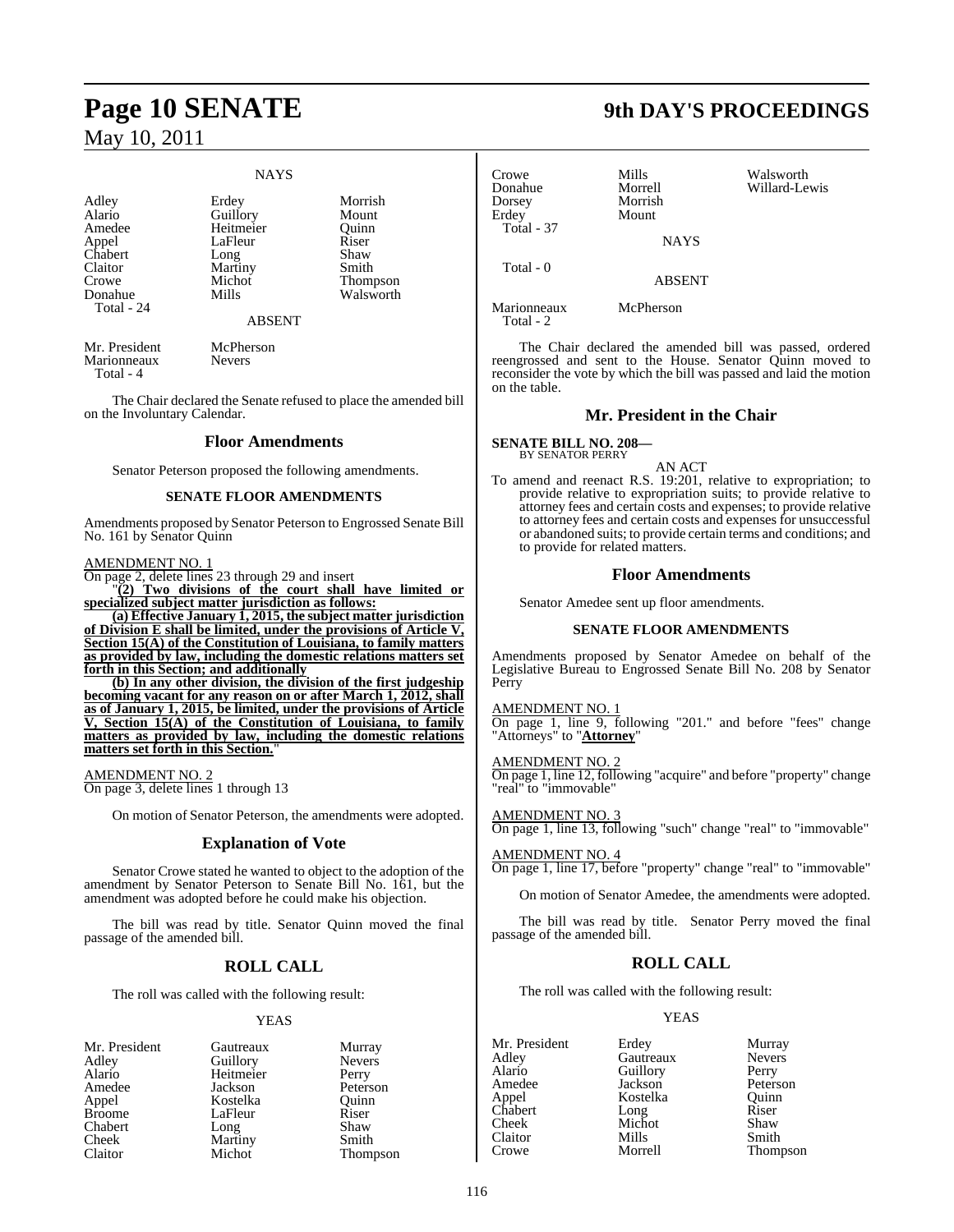| Donahue<br>Dorsey<br>Total $-33$                                                                                                                                                                                                                                                                                                  | Morrish<br>Mount                                                                                   | Walsworth<br>Willard-Lewis                                                                                                        | Heitmeier                                             | ABSENT<br>Martiny                                                                                                                                                   |
|-----------------------------------------------------------------------------------------------------------------------------------------------------------------------------------------------------------------------------------------------------------------------------------------------------------------------------------|----------------------------------------------------------------------------------------------------|-----------------------------------------------------------------------------------------------------------------------------------|-------------------------------------------------------|---------------------------------------------------------------------------------------------------------------------------------------------------------------------|
| LaFleur                                                                                                                                                                                                                                                                                                                           | <b>NAYS</b>                                                                                        |                                                                                                                                   | Marionneaux<br>Total - 4                              | McPherson                                                                                                                                                           |
| Total - 1                                                                                                                                                                                                                                                                                                                         | <b>ABSENT</b>                                                                                      |                                                                                                                                   |                                                       | The Chair declared the Senate c<br>Concurrent Resolution and ordered it retu                                                                                        |
| <b>Broome</b><br>Heitmeier<br>Total - 5                                                                                                                                                                                                                                                                                           | Marionneaux<br>Martiny                                                                             | McPherson                                                                                                                         |                                                       | <b>Rules Suspende</b>                                                                                                                                               |
|                                                                                                                                                                                                                                                                                                                                   |                                                                                                    | The Chair declared the amended bill was passed, ordered                                                                           | to revert to the Morning Hour.                        | Senator Mount asked for and obtained                                                                                                                                |
| reengrossed and sent to the House. Senator Perry moved to<br>reconsider the vote by which the bill was passed and laid the motion<br>on the table.                                                                                                                                                                                |                                                                                                    |                                                                                                                                   | <b>Privilege Report of</b><br><b>Legislative Bure</b> |                                                                                                                                                                     |
| <b>SENATE BILL NO. 207-</b><br><b>BY SENATOR MOUNT</b>                                                                                                                                                                                                                                                                            |                                                                                                    |                                                                                                                                   |                                                       | May 10, 2011                                                                                                                                                        |
|                                                                                                                                                                                                                                                                                                                                   | AN ACT                                                                                             | To enact Part XLII of Chapter 5 of Title 40 of the Louisiana Revised                                                              |                                                       | To the President and Members of the Sena                                                                                                                            |
| Statutes of 1950, to be comprised of R.S. 40:1300.21 through<br>1300.23, relative to Medicaid; to require the Department of<br>Health and Hospitals to submit an annual report to the<br>legislature on the Coordinated Care Network Medicaid<br>initiative; to provide for a sunset date; and to provide for related<br>matters. |                                                                                                    | following report:                                                                                                                 | I am directed by your Legislative                     |                                                                                                                                                                     |
|                                                                                                                                                                                                                                                                                                                                   |                                                                                                    | duplication.                                                                                                                      | The following bills are approved                      |                                                                                                                                                                     |
|                                                                                                                                                                                                                                                                                                                                   | returned to the Calendar, subject to call.                                                         | On motion of Senator Mount, the bill was read by title and                                                                        | <b>HOUSE BILL NO. 245-</b>                            | BY REPRESENTATIVE GIROD JACKSON<br>AN ACT                                                                                                                           |
|                                                                                                                                                                                                                                                                                                                                   | <b>House Concurrent Resolutions</b><br>on Second Reading<br><b>Reported by Committees</b>          |                                                                                                                                   |                                                       | To amend and reenact R.S. 56:437 and<br>relative to harvest and sale of oysters<br>require a time limit on transportati<br>harvest to refrigeration; and to provide |
|                                                                                                                                                                                                                                                                                                                                   |                                                                                                    |                                                                                                                                   | Reported without amendments.                          |                                                                                                                                                                     |
|                                                                                                                                                                                                                                                                                                                                   | <b>HOUSE CONCURRENT RESOLUTION NO. 24-</b><br>BY REPRESENTATIVE LAMBERT<br>A CONCURRENT RESOLUTION |                                                                                                                                   |                                                       |                                                                                                                                                                     |
|                                                                                                                                                                                                                                                                                                                                   |                                                                                                    | To urge and request the Wildlife and Fisheries Commission to add<br>rifles capable of firing .35 Whelen ammunition to the list of |                                                       |                                                                                                                                                                     |
| for primitive firearms.                                                                                                                                                                                                                                                                                                           |                                                                                                    | firearms authorized to use during the special deer hunting season                                                                 |                                                       | <b>Adoption of Legislative Bu</b>                                                                                                                                   |
|                                                                                                                                                                                                                                                                                                                                   |                                                                                                    | Reported favorably by the Committee on Natural Resources.                                                                         |                                                       | On motion of Senator Marionnea<br>Resolutions were read by title and passed                                                                                         |
|                                                                                                                                                                                                                                                                                                                                   | concur in the House Concurrent Resolution.                                                         | The resolution was read by title. Senator Amedee moved to                                                                         |                                                       | <b>Introduction of Senate I</b>                                                                                                                                     |
|                                                                                                                                                                                                                                                                                                                                   |                                                                                                    |                                                                                                                                   |                                                       |                                                                                                                                                                     |

#### **ROLL CALL**

The roll was called with the following result:

#### YEAS

| Mr. President     | Erdey     | Murray          |
|-------------------|-----------|-----------------|
| Adley             | Gautreaux | <b>Nevers</b>   |
| Alario            | Guillory  | Perry           |
| Amedee            | Jackson   | Peterson        |
| Appel             | Kostelka  | Ouinn           |
| <b>Broome</b>     | LaFleur   | Riser           |
| Chabert           | Long      | Shaw            |
| Cheek             | Michot    | Smith           |
| Claitor           | Mills     | <b>Thompson</b> |
| Crowe             | Morrell   | Walsworth       |
| Donahue           | Morrish   | Willard-Lewis   |
| Dorsey            | Mount     |                 |
| <b>Total - 35</b> |           |                 |
|                   | NAYS      |                 |

Total - 0

# **9th DAY'S PROCEEDINGS Page 11 SENATE** May 10, 2011

#### ABSENT

the Senate concurred in the House ordered it returned to the House.

#### es Suspended

or and obtained a suspension of the rules to revert to the Morning Hour.

#### **Privilege Report of the Legislative Bureau**

ers of the Senate:

ur Legislative Bureau to submit the

are approved as to construction and

. 56:437 and to repeal R.S. 40:5.3.1, sale of oysters for raw consumption; to in transportation of such oysters from ; and to provide for related matters.

Respectfully submitted, ROB MARIONNEAUX Chairman

#### **Adoption of Legislative Bureau Report**

or Marionneaux, the Bills and Joint tle and passed to a third reading.

#### **Introduction of Senate Resolutions**

Senator LaFleur asked for and obtained a suspension of the rules to read Senate Resolutions a first and second time.

#### **SENATE RESOLUTION NO. 26—** BY SENATOR LAFLEUR

A RESOLUTION

To recognize Tuesday, May 3, 2011, as Louisiana Society of Professional Surveyors Day at the Louisiana State Capitol.

On motion of Senator LaFleur the resolution was read by title and adopted.

## **SENATE RESOLUTION NO. 27—** BY SENATOR BROOME

A RESOLUTION

To commend Camelot College on the occasion of its twenty-fifth anniversary.

On motion of Senator Broome the resolution was read by title and adopted.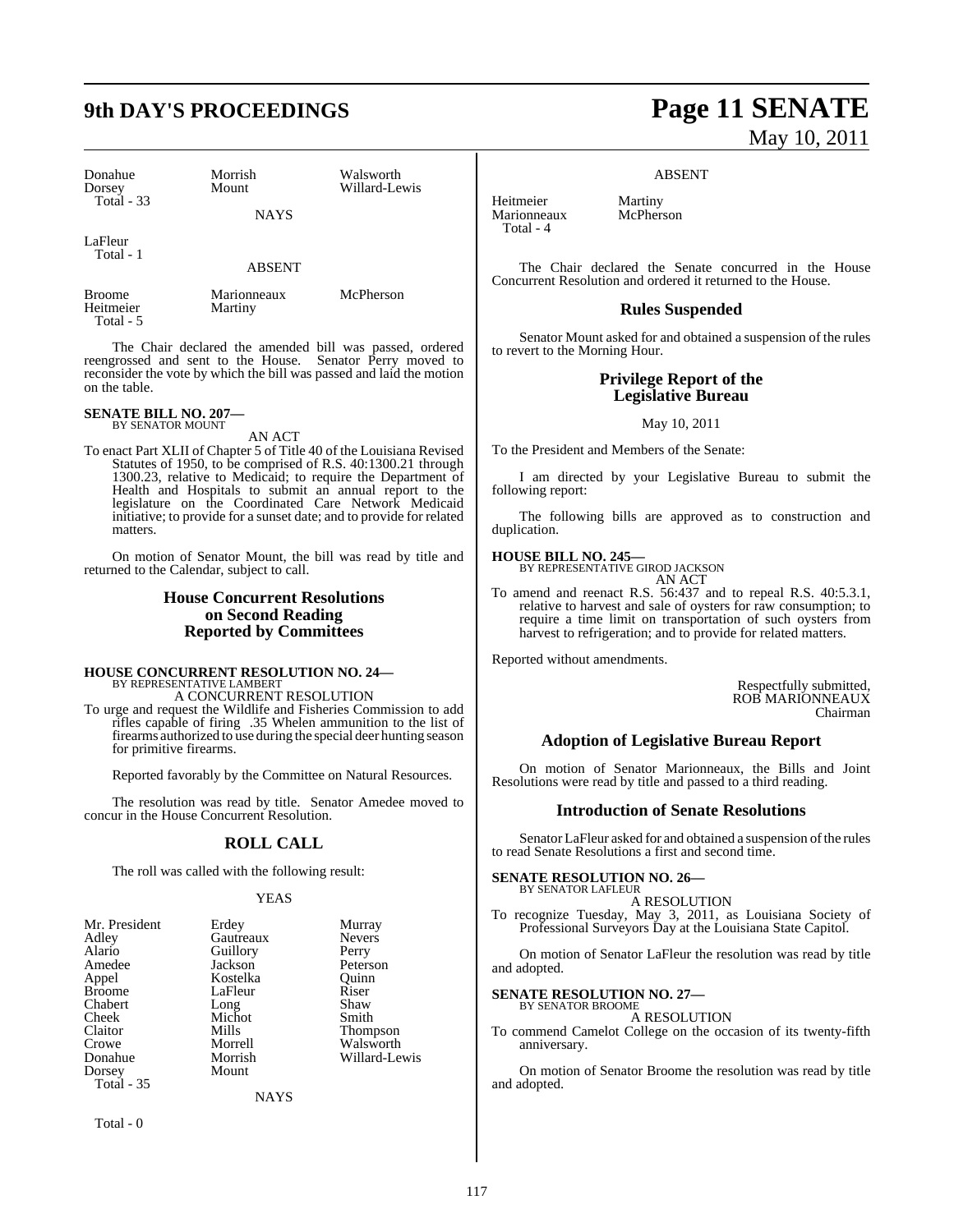## **Page 12 SENATE 9th DAY'S PROCEEDINGS**

May 10, 2011

#### **Message from the House**

#### **ASKING CONCURRENCE IN HOUSE BILLS AND JOINT RESOLUTIONS**

#### May 10, 2011

To the Honorable President and Members of the Senate:

I am directed to inform your honorable body that the House of Representatives has finally passed and asks your concurrence in the following House Bills and Joint Resolutions:

| HB No. 310 | HB No. 273 |
|------------|------------|
| HB No. 505 | HB No. 607 |
| HB No. 110 | HB No. 113 |
| HB No. 137 | HB No. 131 |
|            |            |

Respectfully submitted, ALFRED W. SPEER Clerk of the House of Representatives

#### **House Bills and Joint Resolutions**

Senator Mount asked for and obtained a suspension of the rules to read House Bills and Joint Resolutions a first and second time by title and refer them to committee.

- **HOUSE BILL NO. 107—**<br>BY REPRESENTATIVES TALBOT, BILLIOT, CONNICK, HENRY,<br>LABRUZZO, LIGI, LOPINTO, TEMPLET, AND WILLMOTT AND<br>SENATORS APPEL, MARTINY, MORRELL, AND QUINN AN ACT
- To amend and reenact R.S. 22:1923(introductory paragraph) and to enact R.S. 22:1923(1)(j), relative to fraudulent insurance acts; to define certain activity toward a self-insured governmental entity that maintains a self-insured loss fund or risk pool as such an act; and to provide for related matters.

The bill was read by title and referred by the President to the Committee on Insurance.

# **HOUSE BILL NO. 110—** BY REPRESENTATIVE WOOTON

AN ACT

To enact R.S. 15:574.45, relative to probation and parole; to provide relative to the Interstate Compact for Adult Offender Supervision; to provide for fees; to provide for the use of the fees; to provide for rulemaking; and to provide for related matters.

The bill was read by title and referred by the President to the Committee on Judiciary C.

## **HOUSE BILL NO. 113—** BY REPRESENTATIVE ST. GERMAIN

AN ACT

To authorize and provide for the transfer of certain state property; to authorize the transfer of certain state property in Iberia Parish and Iberville Parish; to provide for the property description; to provide for reservation of mineral rights; to provide terms and conditions; to provide an effective date; and to provide for related matters.

The bill was read by title and referred by the President to the Committee on Natural Resources.

#### **HOUSE BILL NO. 122—**

BY REPRESENTATIVE WOOTON AN ACT

To enact Code of Criminal Procedure Article 875(A)(4), relative to sentencing; to provide relative to presentence investigations; to provide for fees; to provide for the use of the fees; and to provide for related matters.

The bill was read by title and referred by the President to the Committee on Judiciary C.

## **HOUSE BILL NO. 131—** BY REPRESENTATIVE TEMPLET

AN ACT

To enact R.S. 15:542.1.4(C), relative to sex offenders; to provide relative to sex offender registration and notification requirements; to provide relative to failure to register; to provide relative to drivers' licenses and state identification cards issued to sex offenders; to provide for criminal penalties; and to provide for related matters.

The bill was read by title and referred by the President to the Committee on Judiciary C.

#### **HOUSE BILL NO. 137—**

BY REPRESENTATIVE CORTEZ AN ACT

To enact R.S. 22:1567, relative to producer compensation; to authorize producers and certain insurers or policyholders to negotiate any combination of commissions, fees, or fees in lieu of commissions, for certain insurance coverages; and to provide for related matters.

The bill was read by title and referred by the President to the Committee on Insurance.

#### **HOUSE BILL NO. 262—**

BY REPRESENTATIVES RICHARDSON AND TIM BURNS AN ACT

To amend and reenact Code of Civil Procedure Article 2636(5), relative to authentic evidence for executory proceedings; to provide for certain documentary evidence deemed to be authentic; and to provide for related matters.

The bill was read by title and referred by the President to the Committee on Judiciary A.

#### **HOUSE BILL NO. 273—**

BY REPRESENTATIVE HUTTER AN ACT

To enact R.S. 40:1730.23(F), relative to the state uniform construction code; to authorize the use of an affidavit to meet the requirement of windblown debris storm shutters; and to provide for related matters.

The bill was read by title and referred by the President to the Committee on Transportation, Highways and Public Works.

## **HOUSE BILL NO. 310—** BY REPRESENTATIVE HENRY

AN ACT To amend and reenact R.S. 39:551.1 and 997(A) and R.S. 51:1157.1, relative to bonds to encourage industrial enterprises and bonds issued by municipal and parish industrial development boards; to delete the approval requirement of the State Board of Commerce and Industry or its successor; to provide with respect to the State Bond Commission; to delete the approval requirement of the secretary of the Department of Economic Development; and to provide for related matters.

The bill was read by title and referred by the President to the Committee on Revenue and Fiscal Affairs.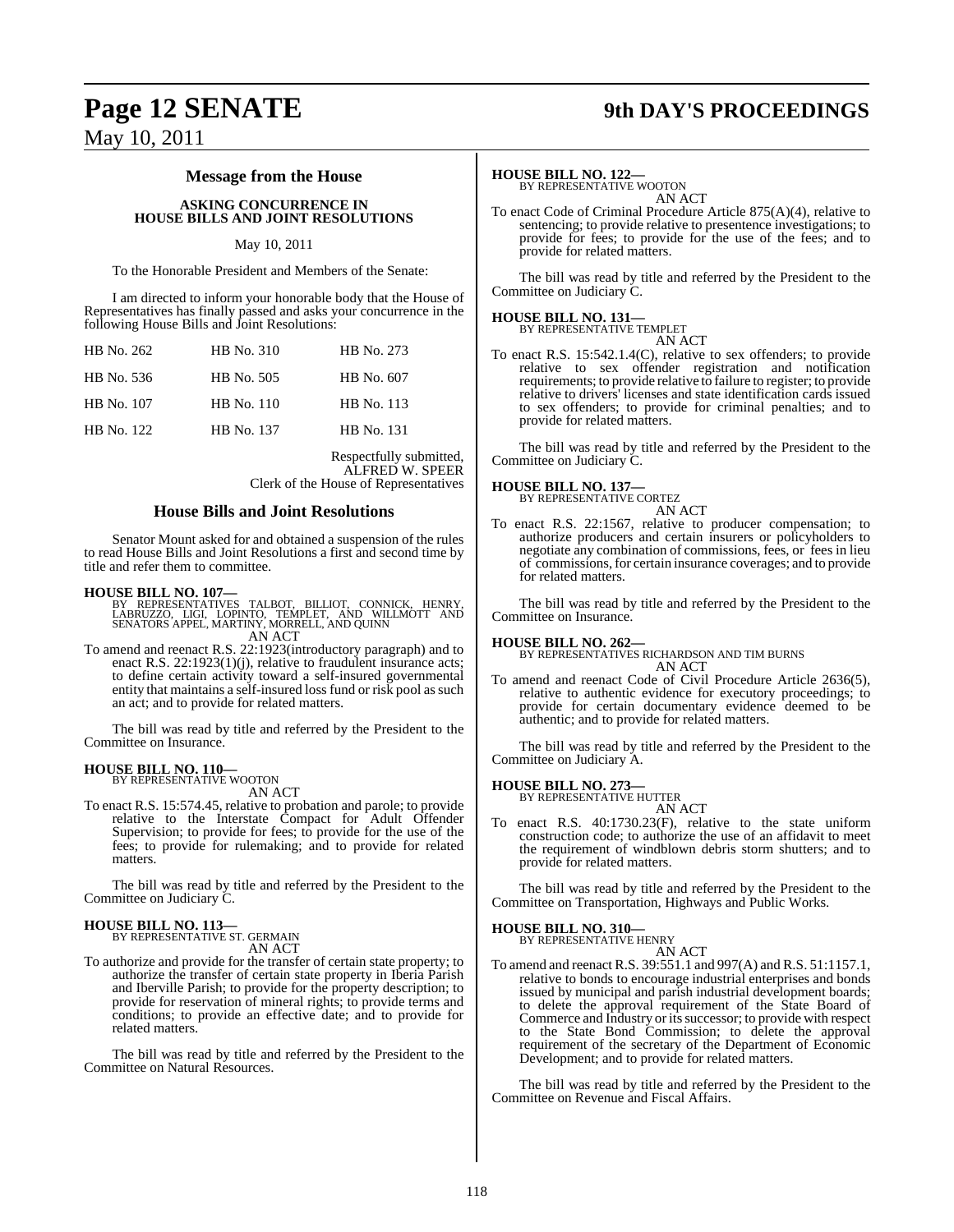#### **HOUSE BILL NO. 505—**

BY REPRESENTATIVE CHAMPAGNE AN ACT

To amend and reenact R.S. 32:378.2(H), relative to ignition interlock devices; to require ignition interlock device reports to be submitted electronically to certain entities; and to provide for related matters.

The bill was read by title and referred by the President to the Committee on Transportation, Highways and Public Works.

#### **HOUSE BILL NO. 536—** BY REPRESENTATIVE SIMON

AN ACT

To amend and reenact the heading of Part V of Chapter 8 of Title 40 of the Louisiana Revised Statutes of 1950, R.S. 40:1731, 1732(2), (3), (4), (7), and (9), 1733 through 1736, 1737(A), 1738(A) and (B), 1740, 1741, 1742(A)(1) and (3), 1742.1, and  $1742.2(A)(1)$  and to repeal R.S.  $40.1739$ , relative to building codes; to provide for the purpose; to provide for definitions; to provide for the Americans with Disabilities Act standards; to require ADA standards accessibility in public and private buildings; to provide with respect to the use of parking spaces; and to provide for related matters.

The bill was read by title and referred by the President to the Committee on Transportation, Highways and Public Works.

#### **HOUSE BILL NO. 607— (Substitute for House Bill No. 183 by Representative Arnold)** BY REPRESENTATIVE ARNOLD

AN ACT

To amend and reenact R.S. 9:3530(F), relative to consumer credit transactions; to authorize a lender to charge a fee for electronic lien and title services or E.L.T. fee; to prohibit an E.L.T. fee from being considered as interest or being included in the calculation of interest; and to provide for related matters.

The bill was read by title and referred by the President to the Committee on Commerce, Consumer Protection, and International **Affairs** 

#### **Message from the House**

#### **ASKING CONCURRENCE IN HOUSE CONCURRENT RESOLUTIONS**

May 10, 2011

To the Honorable President and Members of the Senate:

I am directed to inform your honorable body that the House of Representatives has finally passed and asks your concurrence in the following House Concurrent Resolutions:

HCR No. 83 HCR No. 84

Respectfully submitted, ALFRED W. SPEER Clerk of the House of Representatives

#### **House Concurrent Resolutions**

Senator Martiny asked for and obtained a suspension of the rules to read House Concurrent Resolutions a first and second time.

#### **HOUSE CONCURRENT RESOLUTION NO. 83—** BY REPRESENTATIVE WILLMOTT

A CONCURRENT RESOLUTION

To recognize the week of May 6 through 12, 2011, as Louisiana State Nurses Week.

The resolution was read by title. Senator Martiny moved to concur in the House Concurrent Resolution.

# **9th DAY'S PROCEEDINGS Page 13 SENATE** May 10, 2011

## **ROLL CALL**

The roll was called with the following result:

YEAS

Alario Jackson Peterson Amedee Kostelka Quinn Chabert Long<br>Cheek Mills Cheek Mills Smith<br>Claitor Morrell Thom

Total - 30

Total - 0

Mr. President Erdey Murray<br>Adley Gautreaux Nevers Gautreaux<br>Jackson LaFleur Riser<br>Long Shaw

Claitor Morrell Thompson Crowe Morrish Walsworth<br>
Dorsey Mount Willard-Le Willard-Lewis

**NAYS** 

#### ABSENT

| Broome     | Heitmeier   | McPherson |
|------------|-------------|-----------|
| Donahue    | Marionneaux | Michot    |
| Guillory   | Martiny     | Perry     |
| Total $-9$ |             |           |

The Chair declared the Senate concurred in the House Concurrent Resolution and ordered it returned to the House.

#### **Explanation of Vote**

Senator Donahue stated he appeared as absent on the vote on House Concurrent Resolution No. 83. He intended to vote yea and asked that the Official Journal so state.

# **HOUSE CONCURRENT RESOLUTION NO. 84—** BY REPRESENTATIVE WILLMOTT A CONCURRENT RESOLUTION

To commend Dr. Joe Ann Keeley Clark on her distinguished career in nursing and nursing education, and on her continuing contributions to the field of nursing in this state, upon the occasion of her retirement as executive director of the Louisiana State Nurses Association.

The resolution was read by title. Senator Martiny moved to concur in the House Concurrent Resolution.

## **ROLL CALL**

The roll was called with the following result:

#### YEAS

Mr. President Gautreaux Nevers<br>Adley Jackson Perry Adley Jackson Perry Appel LaFleur Quinn<br>Chabert Long Riser Chabert Long Riser<br>Cheek Martiny Shaw Claitor Mills<br>Crowe Morrell Crowe Morrell Thompson Donahue Morrish Walsworth<br>
Dorsey Mount Willard-Le Erdey Murray Total - 32

Kostelka Martiny Shaw<br>Mills Smith

Willard-Lewis

NAYS

Total - 0